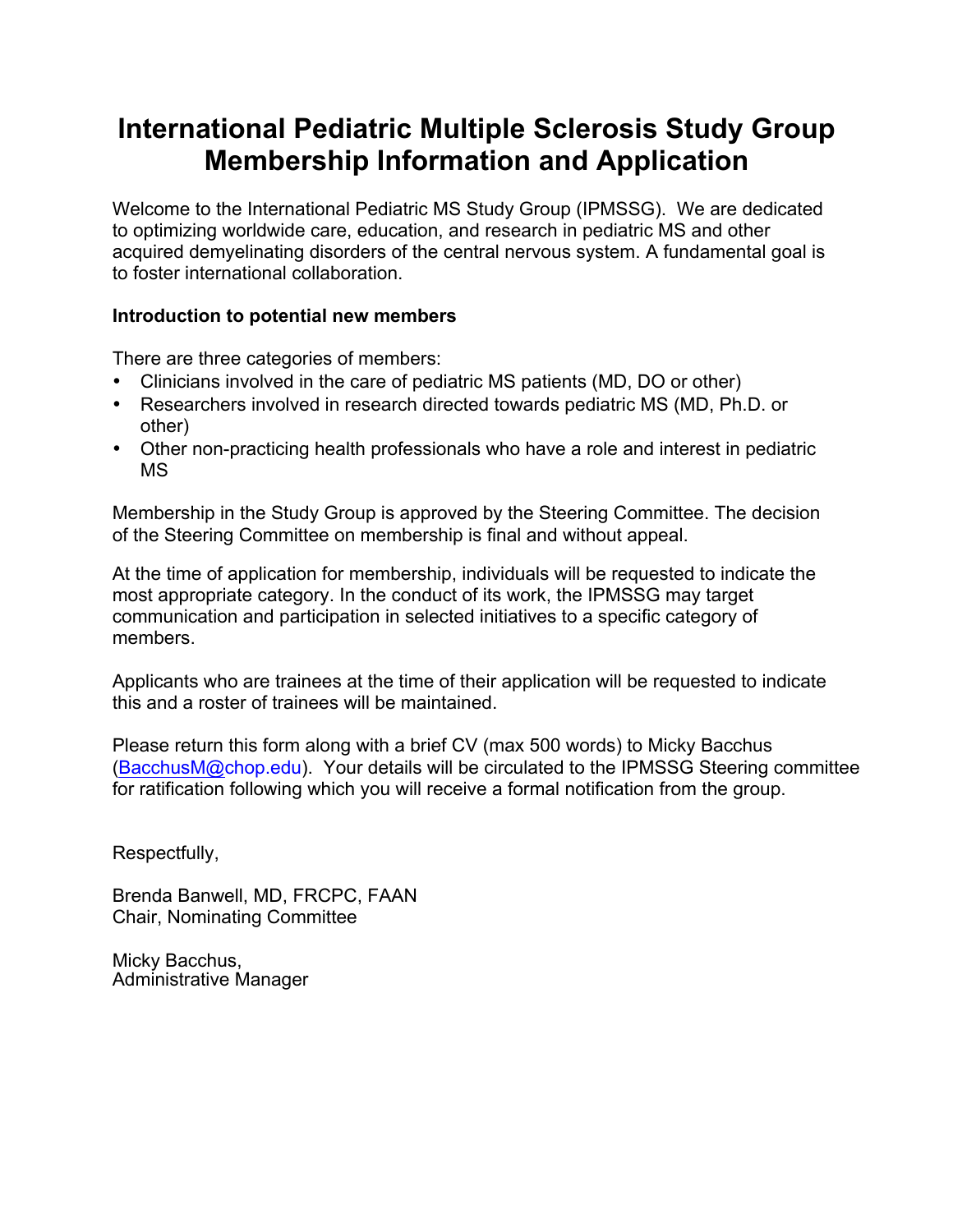| <b>Full name:</b>                                |  |
|--------------------------------------------------|--|
| Profession/specialty (including adult or child): |  |
|                                                  |  |
|                                                  |  |
| <b>Email address:</b>                            |  |
|                                                  |  |
| <b>Institution name:</b>                         |  |
| <b>Institution address:</b>                      |  |
|                                                  |  |
|                                                  |  |
|                                                  |  |
|                                                  |  |

## **Membership Category (select one only):**

- (●<mark>) Clinician</mark>
	- Researcher
	- Other non-practicing health professional

## **Are you currently a trainee**?



## **Operational Committees**

There are currently three operational committees of the Study Group:

**Clinical Care:** To facilitate studies aimed at optimization of care for children with MS and related disorders

**Education and Outreach**: to facilitate development of initiatives and resources to achieve greater awareness of pediatric MS and related disorders, and advocate for improved care of individuals with MS and related disorders worldwide.

**Research:** to facilitate research studies in pediatric MS and related disorders directed at understanding the pathobiology of the disease.